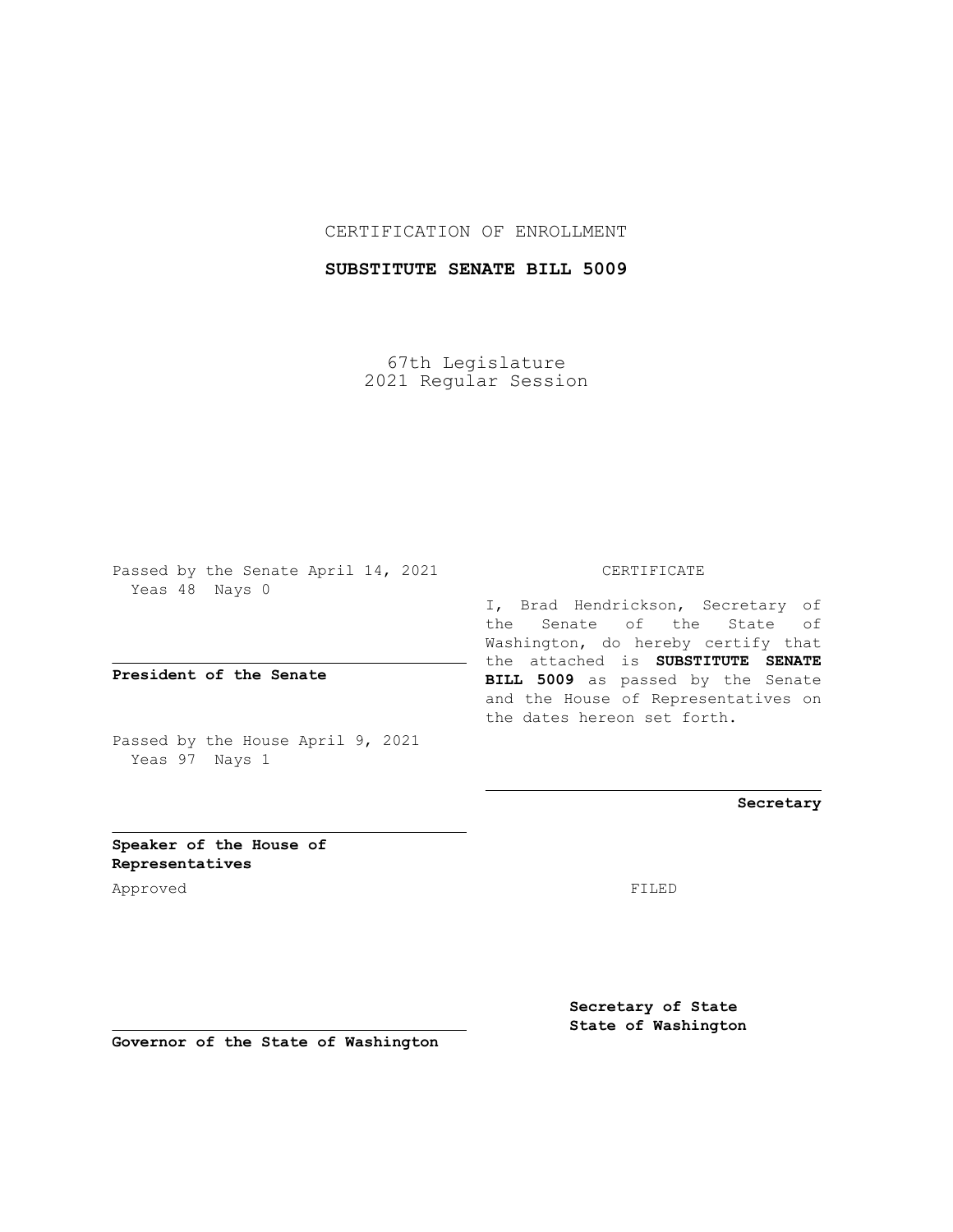### **SUBSTITUTE SENATE BILL 5009**

AS AMENDED BY THE HOUSE

Passed Legislature - 2021 Regular Session

### **State of Washington 67th Legislature 2021 Regular Session**

**By** Senate Law & Justice (originally sponsored by Senators Padden, Pedersen, Brown, McCune, and Mullet; by request of Uniform Law Commission)

READ FIRST TIME 02/05/21.

1 AN ACT Relating to the uniform public expression protection act; 2 adding a new chapter to Title 4 RCW; and repealing RCW 4.24.525.

3 BE IT ENACTED BY THE LEGISLATURE OF THE STATE OF WASHINGTON:

4 NEW SECTION. **Sec. 1.** SHORT TITLE. This chapter may be known and 5 cited as the uniform public expression protection act.

6 NEW SECTION. **Sec. 2.** SCOPE. (1) In this section:

 (a) "Goods or services" does not include the creation, dissemination, exhibition, or advertisement or similar promotion of a dramatic, literary, musical, political, journalistic, or artistic 10 work.

11 (b) "Governmental unit" means a public corporation or government 12 or governmental subdivision, agency, or instrumentality.

13 (c) "Person" means an individual, estate, trust, partnership, 14 business or nonprofit entity, governmental unit, or other legal 15 entity.

16 (2) Except as otherwise provided in subsection (3) of this 17 section, this chapter applies to a cause of action asserted in a 18 civil action against a person based on the person's:

19 (a) Communication in a legislative, executive, judicial, 20 administrative, or other governmental proceeding;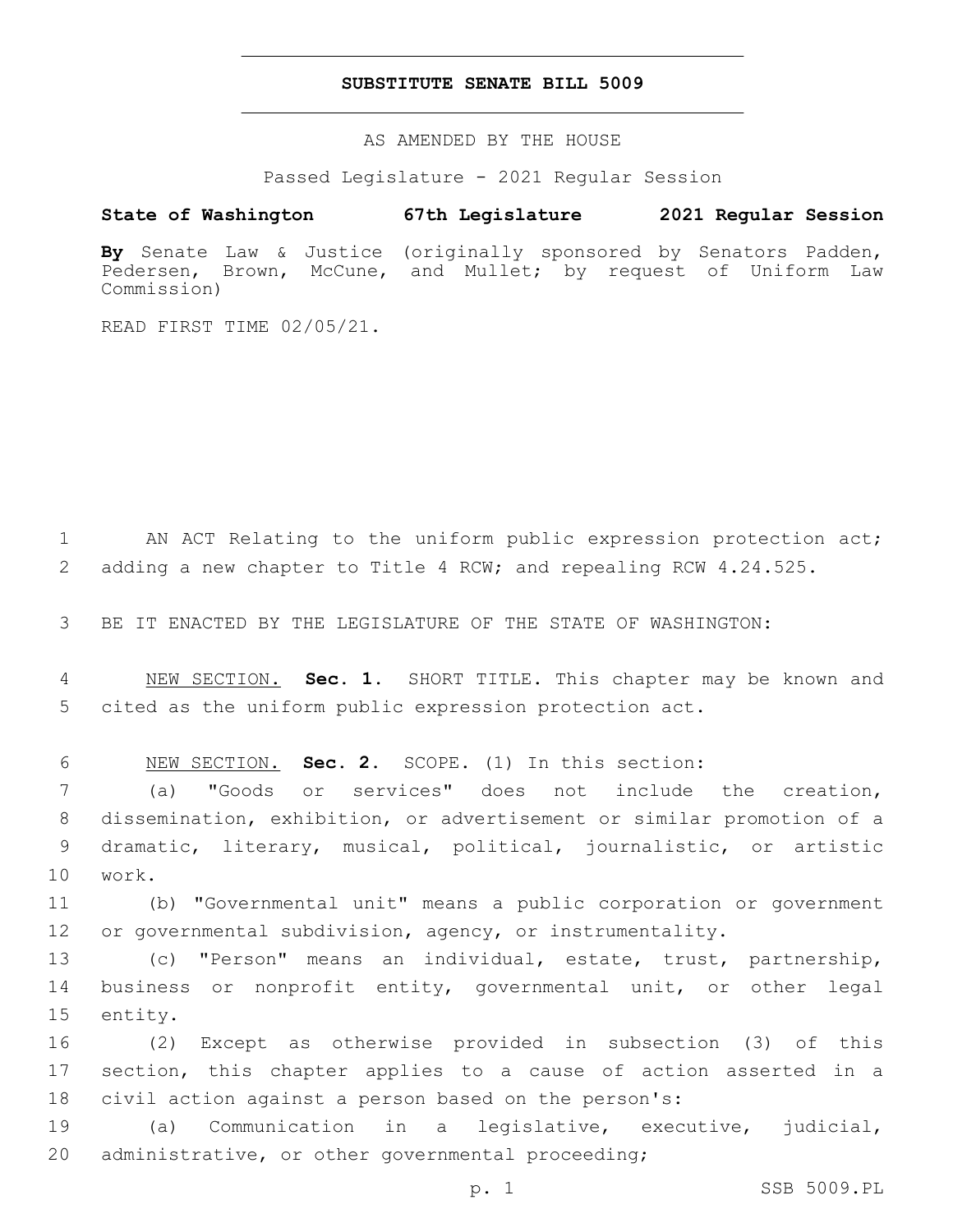(b) Communication on an issue under consideration or review in a legislative, executive, judicial, administrative, or other 3 governmental proceeding;

 (c) Exercise of the right of freedom of speech or of the press, the right to assemble or petition, or the right of association, guaranteed by the United States Constitution or Washington state 7 Constitution, on a matter of public concern.

 (3)(a) Except when (b) of this subsection applies, this chapter 9 does not apply to a cause of action asserted:

 (i) Against a governmental unit or an employee or agent of a governmental unit acting or purporting to act in an official 12 capacity;

 (ii) By a governmental unit or an employee or agent of a governmental unit acting in an official capacity to enforce a law to 15 protect against an imminent threat to public health or safety;

 (iii) Against a person primarily engaged in the business of selling or leasing goods or services if the cause of action arises out of a communication related to the person's sale or lease of the 19 goods or services;

 (iv) Against a person named in a civil suit brought by a victim 21 of a crime against a perpetrator;

 (v) Against a person named in a civil suit brought to establish or declare real property possessory rights, use of real property, recovery of real property, quiet title to real property, or related 25 claims relating to real property;

 (vi) Seeking recovery for bodily injury, wrongful death, or survival or to statements made regarding that legal action, unless 28 the claims involve damage to reputation;

 (vii) Brought under the insurance code or arising out of an 30 insurance contract;

31 (viii) Based on a common law fraud claim;

 (ix) Brought under Title 26 RCW, or counterclaims based on a criminal no-contact order pursuant to chapter 10.99 RCW, for or based on an antiharassment order under chapter 10.14 RCW or RCW 9A.46.050, for or based on a sexual assault protection order under chapter 7.90 RCW, or for or based on a vulnerable adult protection order under 37 chapter 74.34 RCW;

 (x) Brought under Title 49 RCW; negligent supervision, retention, or infliction of emotional distress unless the claims involve damage to reputation; wrongful discharge in violation of public policy;

p. 2 SSB 5009.PL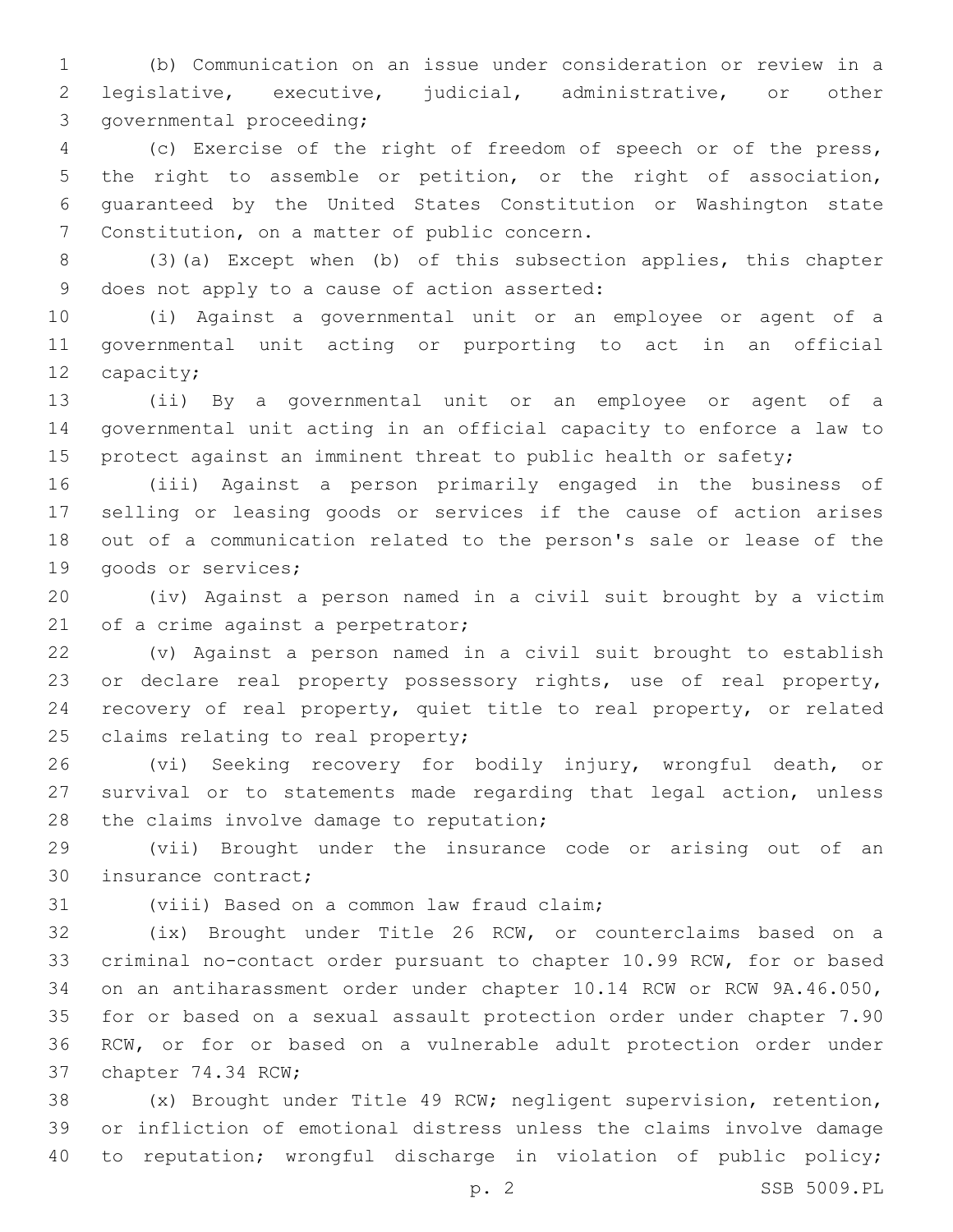whistleblowing, including chapters 42.40 and 42.41 RCW; or enforcement of employee rights under civil service, collective 3 bargaining, or handbooks and policies;

 (xi) Brought under the consumer protection act, chapter 19.86 5 RCW; or

(xii) Any claim brought under federal law.6

 (b) This chapter applies to a cause of action asserted under (a)(iii), (viii), or (xi) of this subsection when the cause of action is:9

 (i) A legal action against a person arising from any act of that person, whether public or private, related to the gathering, receiving, posting, or processing of information for communication to the public, whether or not the information is actually communicated to the public, for the creation, dissemination, exhibition, or advertisement or other similar promotion of a dramatic, literary, musical, political, journalistic, or otherwise artistic work, including audio-visual work regardless of the means of distribution, a motion picture, a television or radio program, or an article published in a newspaper, website, magazine, or other platform, no 20 matter the method or extent of distribution; or

 (ii) A legal action against a person related to the communication, gathering, receiving, posting, or processing of consumer opinions or commentary, evaluations of consumer complaints, 24 or reviews or ratings of businesses.

 NEW SECTION. **Sec. 3.** SPECIAL MOTION FOR EXPEDITED RELIEF. (1) Prior to filing a special motion for expedited relief under subsection (2) of this section, the moving party shall provide written notice to the responding party of its intent to file the motion at least 14 days prior to filing the motion. During that time, the responding party may withdraw or amend the pleading in accordance with applicable court rules, but shall otherwise comply with the stay obligations listed in section 4 of this act. If the moving party fails to provide the notice required under this subsection, such failure shall not affect the moving party's right to relief under this act, but the moving party shall not be entitled to recover reasonable attorneys' fees under section 10 of this act.

 (2) Not later than sixty days after a party is served with a complaint, cross-claim, counterclaim, third-party claim, or other pleading that asserts a cause of action to which this chapter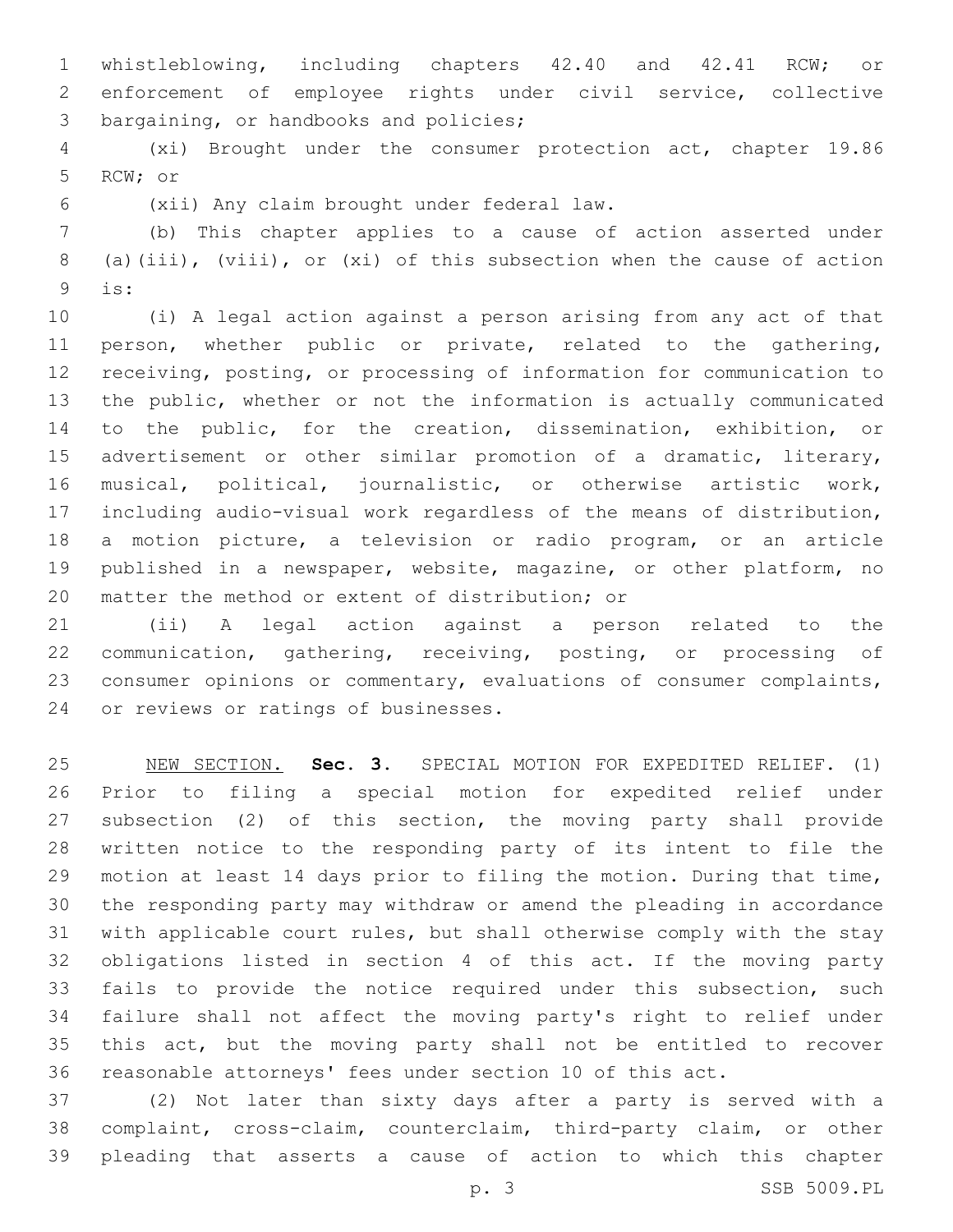applies, or at a later time on a showing of good cause, the party may file a special motion for expedited relief to dismiss the cause of 3 action or part of the cause of action.

 NEW SECTION. **Sec. 4.** STAY. (1) Except as otherwise provided in subsections (4) through (7) of this section, on the earlier of the giving of notice of intent to file a motion under section 3(1) of this act or the filing of a motion under section 3(2) of this act:

 (a) All other proceedings between the moving party and responding party, including discovery and a pending hearing or motion, are 10 stayed; and

 (b) On motion by the moving party, the court may stay a hearing 12 or motion involving another party, or discovery by another party, if the hearing or ruling on the motion would adjudicate, or the discovery would relate to, an issue material to the motion under 15 section 3 of this act.

 (2) A stay under subsection (1) of this section remains in effect until entry of an order ruling on the motion under section 3 of this act and expiration of the time under section 9 of this act for the 19 moving party to appeal the order.

 (3) Except as otherwise provided in subsections (5), (6), and (7) of this section, if a party appeals from an order ruling on a motion under section 3 of this act, all proceedings between all parties in the action are stayed. The stay remains in effect until the 24 conclusion of the appeal.

 (4) During a stay under subsection (1) of this section, the court may allow limited discovery if a party shows that specific information is necessary to establish whether a party has satisfied or failed to satisfy a burden under section 7(1) of this act and the information is not reasonably available unless discovery is allowed.

 (5) A motion under section 10 of this act for costs, attorneys' fees, and expenses is not subject to a stay under this section.

 (6) A stay under this section does not affect a party's ability voluntarily to dismiss a cause of action or part of a cause of action 34 or move to sever a cause of action.

 (7) During a stay under this section, the court for good cause 36 may hear and rule on:

 (a) A motion unrelated to the motion under section 3 of this act; 38 and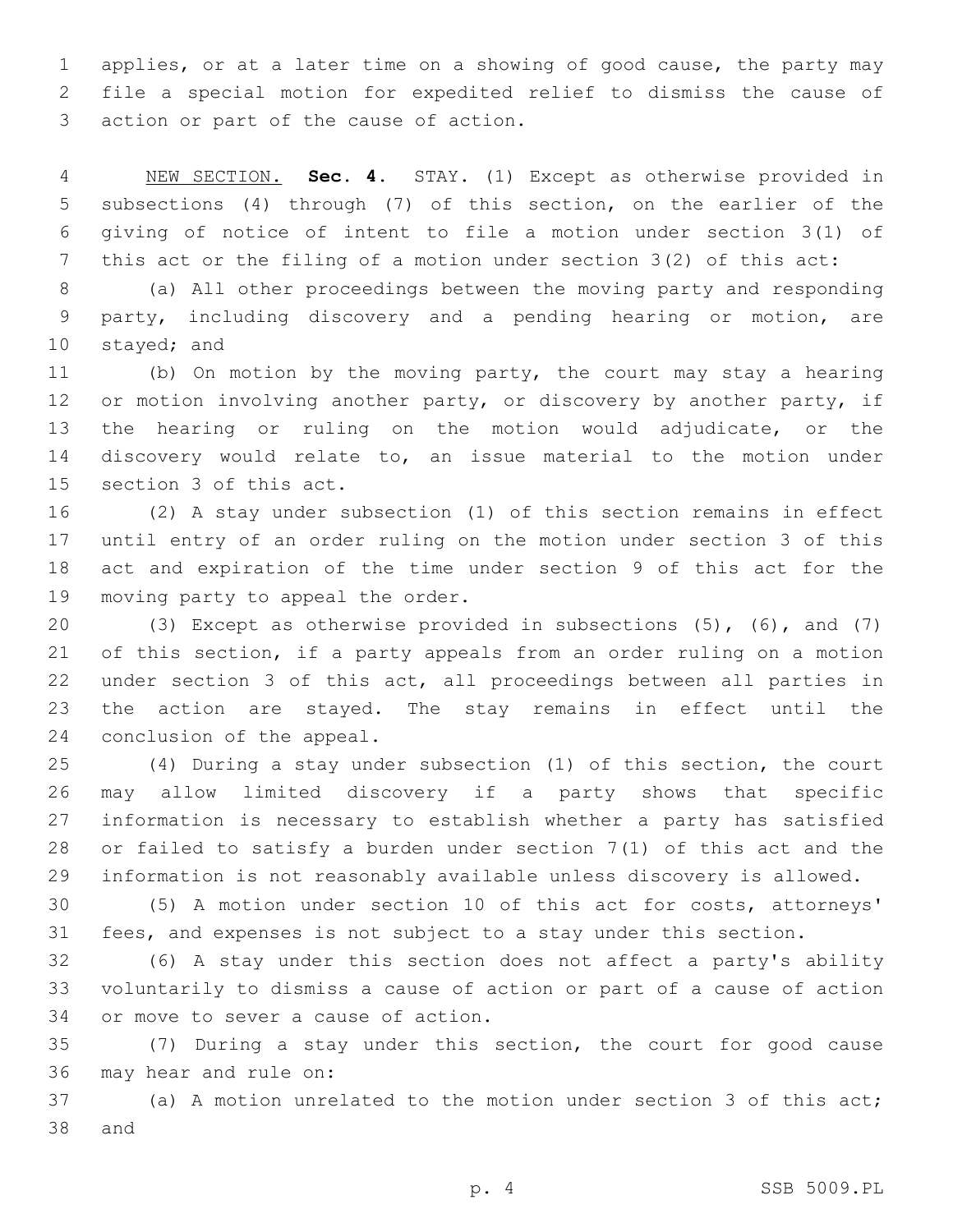(b) A motion seeking a special or preliminary injunction to protect against an imminent threat to public health or safety.

 NEW SECTION. **Sec. 5.** HEARING. (1) The court shall hear a motion under section 3 of this act not later than sixty days after filing of the motion, unless the court orders a later hearing:

(a) To allow discovery under section 4(4) of this act; or

7 (b) For other good cause.

 (2) If the court orders a later hearing under subsection (1)(a) of this section, the court shall hear the motion under section 3 of this act not later than sixty days after the court order allowing the discovery, unless the court orders a later hearing under subsection (1)(b) of this section.

 NEW SECTION. **Sec. 6.** PROOF. In ruling on a motion under section 14 3 of this act, the court shall consider the pleadings, the motion, any reply or response to the motion, and any evidence that could be considered in ruling on a motion for summary judgment under superior court civil rule 56.

 NEW SECTION. **Sec. 7.** DISMISSAL OF CAUSE OF ACTION IN WHOLE OR PART. (1) In ruling on a motion under section 3 of this act, the court shall dismiss with prejudice a cause of action, or part of a cause of action, if:

 (a) The moving party establishes under section 2(2) of this act 23 that this chapter applies;

 (b) The responding party fails to establish under section 2(3) of 25 this act that this chapter does not apply; and

(c) Either:26

 (i) The responding party fails to establish a prima facie case as to each essential element of the cause of action; or

29 (ii) The moving party establishes that:

 (A) The responding party failed to state a cause of action upon 31 which relief can be granted; or

 (B) There is no genuine issue as to any material fact and the moving party is entitled to judgment as a matter of law on the cause 34 of action or part of the cause of action.

 (2) A voluntary dismissal without prejudice of a responding party's cause of action, or part of a cause of action, that is the subject of a motion under section 3 of this act does not affect a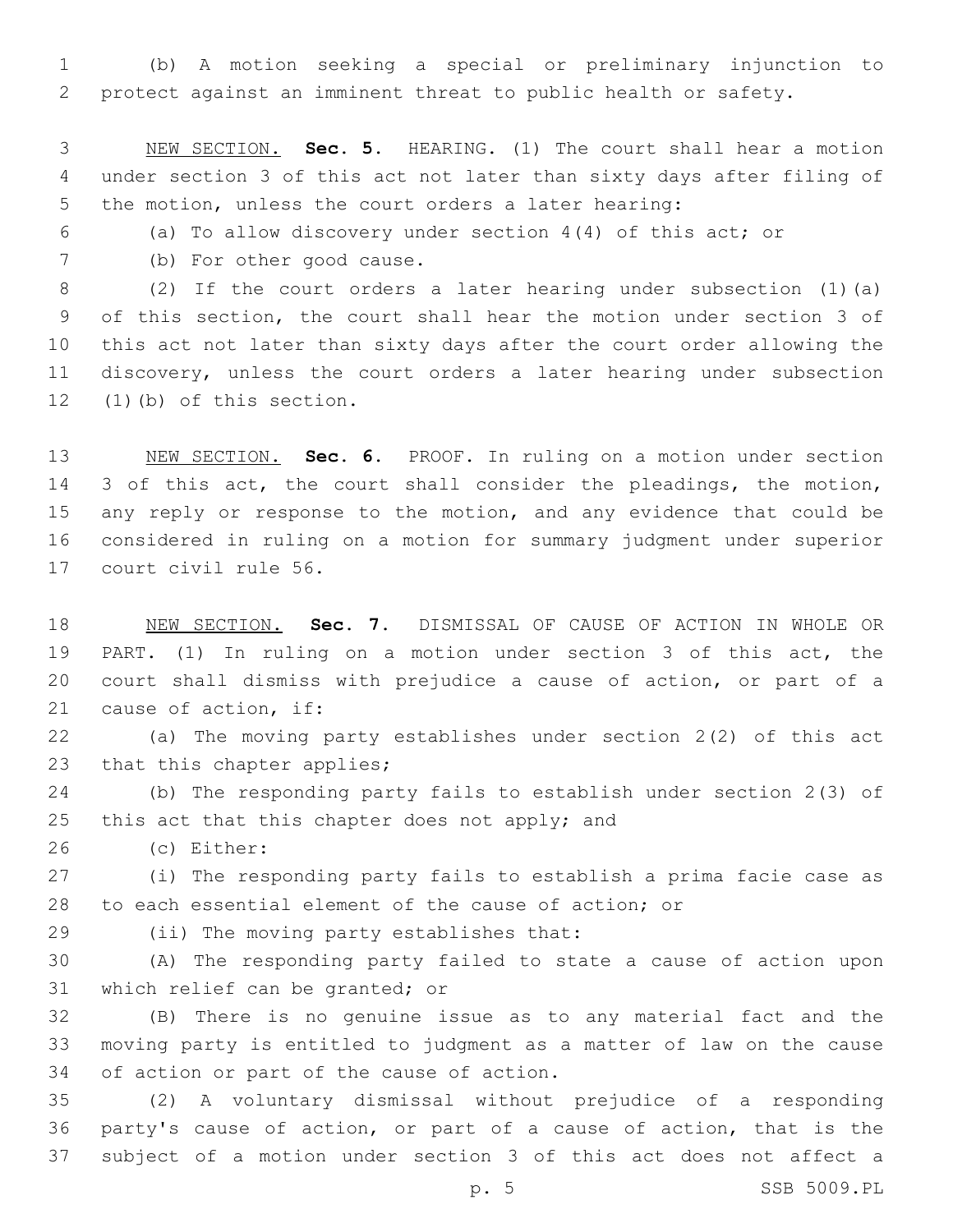moving party's right to obtain a ruling on the motion and seek costs, attorneys' fees, and expenses under section 10 of this act.

 (3) A voluntary dismissal with prejudice of a responding party's cause of action, or part of a cause of action, that is the subject of a motion under section 3 of this act establishes for the purpose of section 10 of this act that the moving party prevailed on the motion.

 NEW SECTION. **Sec. 8.** RULING. The court shall rule on a motion under section 3 of this act not later than sixty days after a hearing under section 5 of this act.

 NEW SECTION. **Sec. 9.** APPEAL. A moving party may appeal as a matter of right from an order denying, in whole or in part, a motion under section 3 of this act. The appeal must be filed not later than twenty-one days after entry of the order.

 NEW SECTION. **Sec. 10.** COSTS, ATTORNEYS' FEES, AND EXPENSES. On a motion under section 3 of this act, the court shall award court costs, reasonable attorneys' fees, and reasonable litigation expenses related to the motion:

 (1) To the moving party if the moving party prevails on the 19 motion; or

 (2) To the responding party if the responding party prevails on the motion and the court finds that the motion was not substantially justified or filed solely with intent to delay the proceeding.

 NEW SECTION. **Sec. 11.** CONSTRUCTION. This chapter must be broadly construed and applied to protect the exercise of the right of freedom of speech and of the press, the right to assemble and petition, and the right of association, guaranteed by the United States Constitution or the Washington state Constitution.

 NEW SECTION. **Sec. 12.** UNIFORMITY OF APPLICATION AND CONSTRUCTION. In applying and construing this uniform act, consideration must be given to the need to promote uniformity of the law with respect to its subject matter among states that enact it.

 NEW SECTION. **Sec. 13.** TRANSITIONAL PROVISION. This chapter applies to a civil action filed or cause of action asserted in a civil action on or after the effective date of this section.